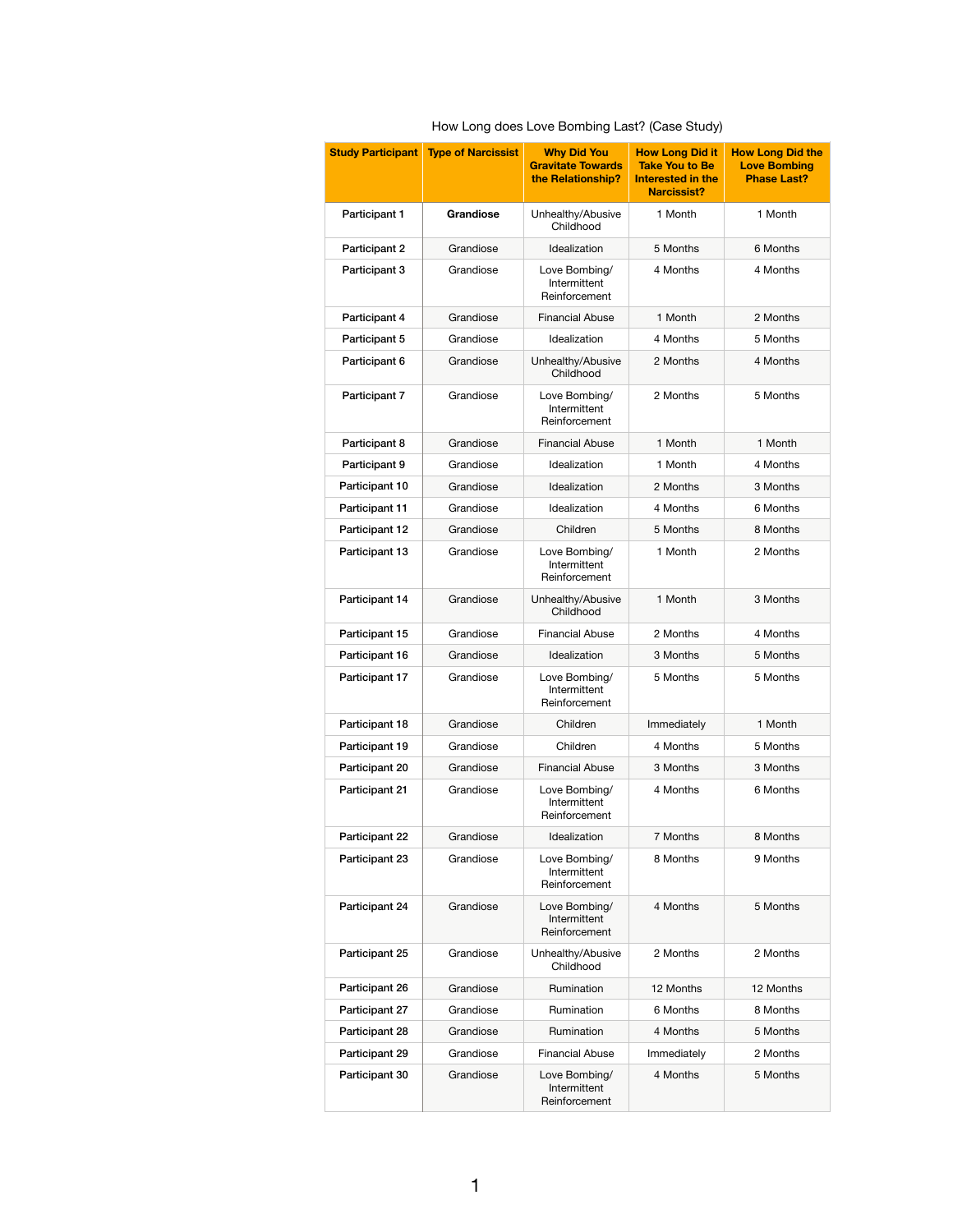| <b>Study Participant</b> | <b>Type of Narcissist</b> | <b>Why Did You</b><br><b>Gravitate Towards</b><br>the Relationship? | <b>How Long Did it</b><br><b>Take You to Be</b><br>Interested in the<br><b>Narcissist?</b> | <b>How Long Did the</b><br><b>Love Bombing</b><br><b>Phase Last?</b> |
|--------------------------|---------------------------|---------------------------------------------------------------------|--------------------------------------------------------------------------------------------|----------------------------------------------------------------------|
| Participant 31           | Grandiose                 | Unhealthy/Abusive<br>Childhood                                      | 1 Month                                                                                    | 2 Months                                                             |
| Participant 32           | Grandiose                 | Children                                                            | 8 Months                                                                                   | 10 Months                                                            |
| Participant 33           | Grandiose                 | Idealization                                                        | 2 Months                                                                                   | 6 Months                                                             |
| Participant 34           | Grandiose                 | Love Bombing/<br>Intermittent<br>Reinforcement                      | 12 Months                                                                                  | 12 Months                                                            |
| Participant 35           | Grandiose                 | Children                                                            | 9 Months                                                                                   | 10 Months                                                            |
| Participant 36           | Grandiose                 | Unhealthy/Abusive<br>Childhood                                      | Immediately                                                                                | 2 Months                                                             |
| Participant 37           | Grandiose                 | <b>Financial Abuse</b>                                              | 3 Months                                                                                   | 1 Month                                                              |
| Participant 38           | Grandiose                 | Love Bombing/<br>Intermittent<br>Reinforcement                      | 3 Months                                                                                   | 4 Months                                                             |
| Participant 39           | Grandiose                 | Idealization                                                        | 5 Months                                                                                   | 7 Months                                                             |
| Participant 40           | Grandiose                 | Rumination                                                          | 6 Months                                                                                   | 7 Months                                                             |
| Participant 41           | Grandiose                 | Unhealthy/Abusive<br>Childhood                                      | 1 Month                                                                                    | 3 Months                                                             |
| Participant 42           | Grandiose                 | <b>Financial Abuse</b>                                              | 1 Month                                                                                    | 4 Months                                                             |
| Participant 43           | Grandiose                 | Unhealthy/Abusive<br>Childhood                                      | Immediately                                                                                | 2 Months                                                             |
| Participant 44           | Grandiose                 | Unhealthy/Abusive<br>Childhood                                      | 2 Months                                                                                   | 5 Months                                                             |
| Participant 45           | Grandiose                 | Unhealthy/Abusive<br>Childhood                                      | 2 Months                                                                                   | 1 Month                                                              |
| Participant 46           | Grandiose                 | Love Bombing/<br>Intermittent<br>Reinforcement                      | 5 Months                                                                                   | 6 Months                                                             |
| Participant 47           | Grandiose                 | Idealization                                                        | 1 Month                                                                                    | 3 Months                                                             |
| Participant 48           | Grandiose                 | Love Bombing/<br>Intermittent<br>Reinforcement                      | 1 Month                                                                                    | 4 Months                                                             |
| Participant 49           | Grandiose                 | Idealization                                                        | 4 Months                                                                                   | 6 Months                                                             |
| Participant 50           | Grandiose                 | Unhealthy/Abusive<br>Childhood                                      | 1 Month                                                                                    | 3 Months                                                             |
| Participant 51           | Grandiose                 | <b>Financial Abuse</b>                                              | 1 Month                                                                                    | 2 Months                                                             |
| Participant 52           | Grandiose                 | Idealization                                                        | 2 Months                                                                                   | 2 Months                                                             |
| Participant 53           | Grandiose                 | Love Bombing/<br>Intermittent<br>Reinforcement                      | 6 Months                                                                                   | 9 Months                                                             |
| Participant 54           | Grandiose                 | Unhealthy/Abusive<br>Childhood                                      | 3 Months                                                                                   | 6 Months                                                             |
| Participant 55           | Grandiose                 | Rumination                                                          | 2 Months                                                                                   | 3 Months                                                             |
| Participant 56           | Grandiose                 | <b>Financial Abuse</b>                                              | 3 Months                                                                                   | 5 Months                                                             |
| Participant 57           | Grandiose                 | Unhealthy/Abusive<br>Childhood                                      | Immediately                                                                                | 2 Months                                                             |
| Participant 58           | Grandiose                 | <b>Financial Abuse</b>                                              | 2 Months                                                                                   | 3 Months                                                             |
| Participant 59           | Grandiose                 | Unhealthy/Abusive<br>Childhood                                      | 2 Months                                                                                   | 1 Month                                                              |
| Participant 60           | <b>Malignant</b>          | Security/Stability                                                  | 3 Months                                                                                   | 4 Months                                                             |
| Participant 61           | Malignant                 | <b>Financial Abuse</b>                                              | 2 Months                                                                                   | 4 Months                                                             |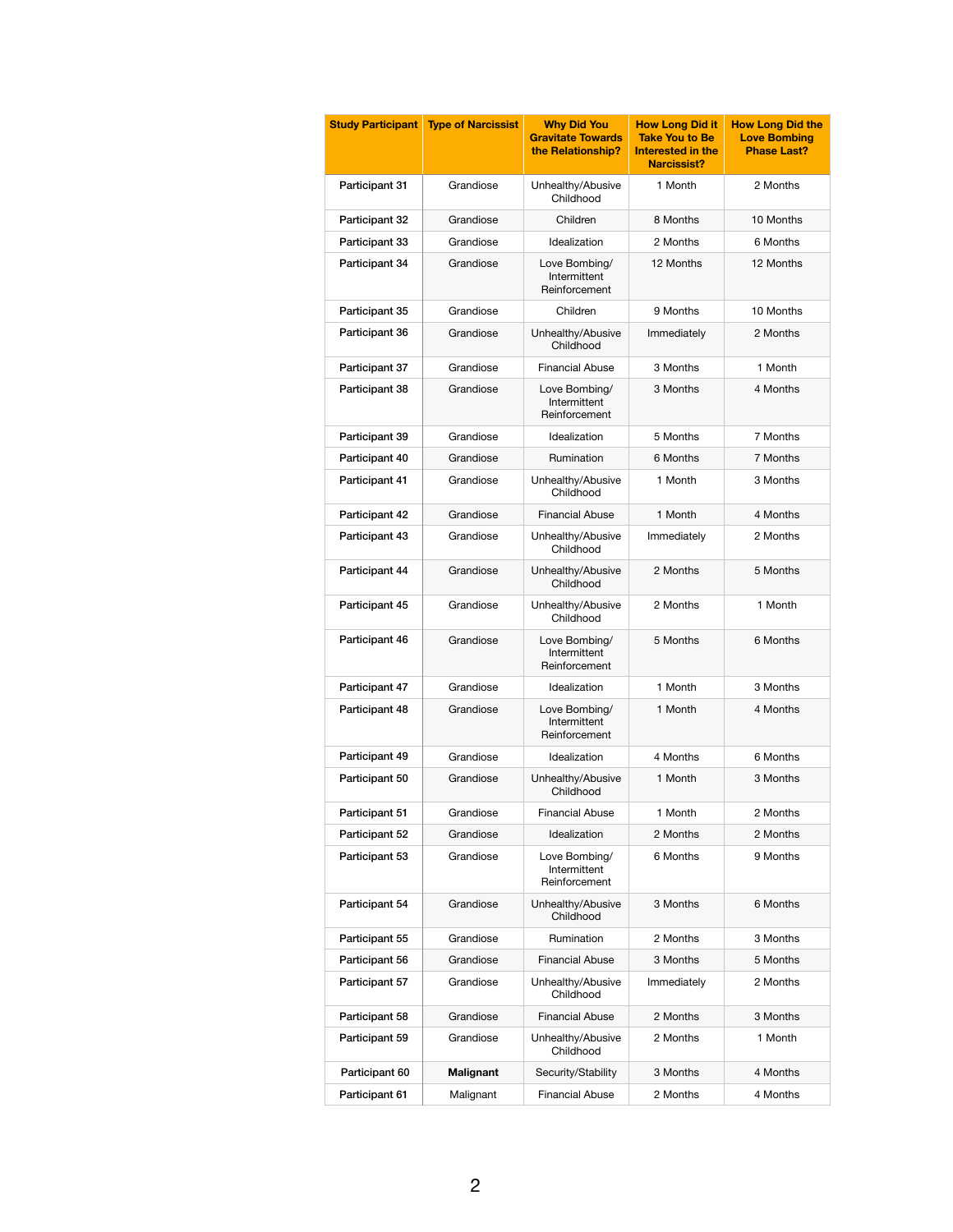| <b>Study Participant</b> | <b>Type of Narcissist</b> | <b>Why Did You</b><br><b>Gravitate Towards</b><br>the Relationship? | <b>How Long Did it</b><br><b>Take You to Be</b><br><b>Interested in the</b><br><b>Narcissist?</b> | <b>How Long Did the</b><br><b>Love Bombing</b><br><b>Phase Last?</b> |
|--------------------------|---------------------------|---------------------------------------------------------------------|---------------------------------------------------------------------------------------------------|----------------------------------------------------------------------|
| Participant 62           | Malignant                 | Unhealthy/Abusive<br>Childhood                                      | 1 Month                                                                                           | 3 Months                                                             |
| Participant 63           | Malignant                 | Idealization                                                        | 2 Months                                                                                          | 4 Months                                                             |
| Participant 64           | Malignant                 | Security/Stability                                                  | 3 Months                                                                                          | 1 Month                                                              |
| Participant 65           | Malignant                 | Love Bombing/<br>Intermittent<br>Reinforcement                      | 2 Months                                                                                          | 3 Months                                                             |
| Participant 66           | Malignant                 | Idealization                                                        | 1 Month                                                                                           | 4 Months                                                             |
| Participant 67           | Malignant                 | Security/Stability                                                  | 4 Months                                                                                          | 6 Months                                                             |
| Participant 68           | Malignant                 | Fear                                                                | 3 Months                                                                                          | 4 Months                                                             |
| Participant 69           | Malignant                 | <b>Financial Abuse</b>                                              | 1 Month                                                                                           | 3 Months                                                             |
| Participant 70           | Malignant                 | Unhealthy/Abusive<br>Childhood                                      | 2 Months                                                                                          | 3 Months                                                             |
| Participant 71           | Malignant                 | Idealization                                                        | 1 Month                                                                                           | 3 Months                                                             |
| Participant 72           | Malignant                 | Security/Stability                                                  | 3 Months                                                                                          | 4 Months                                                             |
| Participant 73           | Malignant                 | Love Bombing/<br>Intermittent<br>Reinforcement                      | 3 Months                                                                                          | 4 Months                                                             |
| Participant 74           | Malignant                 | Unhealthy/Abusive<br>Childhood                                      | 4 Months                                                                                          | 4 Months                                                             |
| Participant 75           | Malignant                 | Fear                                                                | 2 Months                                                                                          | 4 Months                                                             |
| Participant 76           | Malignant                 | Idealization                                                        | 3 Months                                                                                          | 4 Months                                                             |
| Participant 77           | Malignant                 | Security/Stability                                                  | 1 Month                                                                                           | 3 Months                                                             |
| Participant 78           | Malignant                 | Fear                                                                | 3 Months                                                                                          | 4 Months                                                             |
| Participant 79           | Malignant                 | <b>Financial Abuse</b>                                              | 1 Month                                                                                           | 2 Months                                                             |
| Participant 80           | Malignant                 | Unhealthy/Abusive<br>Childhood                                      | 5 Months                                                                                          | 6 Months                                                             |
| Participant 81           | Malignant                 | Security/Stability                                                  | 1 Month                                                                                           | 4 Months                                                             |
| Participant 82           | Malignant                 | Love Bombing/<br>Intermittent<br>Reinforcement                      | 2 Months                                                                                          | 3 Months                                                             |
| Participant 83           | Malignant                 | Unhealthy/Abusive<br>Childhood                                      | 1 Month                                                                                           | 3 Months                                                             |
| Participant 84           | Malignant                 | Security/Stability                                                  | 1 Month                                                                                           | 4 Months                                                             |
| Participant 85           | Malignant                 | Fear                                                                | 3 Months                                                                                          | 4 Months                                                             |
| Participant 86           | Malignant                 | Security/Stability                                                  | 1 Month                                                                                           | 4 Months                                                             |
| Participant 87           | Malignant                 | <b>Financial Abuse</b>                                              | 2 Months                                                                                          | 2 Months                                                             |
| Participant 88           | Malignant                 | Idealization                                                        | 1 Month                                                                                           | 3 Months                                                             |
| Participant 89           | Malignant                 | Unhealthy/Abusive<br>Childhood                                      | 3 Months                                                                                          | 4 Months                                                             |
| Participant 90           | Malignant                 | Fear                                                                | 1 Month                                                                                           | 4 Months                                                             |
| Participant 91           | Malignant                 | Security/Stability                                                  | 2 Month                                                                                           | 4 Months                                                             |
| Participant 92           | Malignant                 | Love Bombing/<br>Intermittent<br>Reinforcement                      | 1 Month                                                                                           | 2 Months                                                             |
| Participant 93           | Malignant                 | <b>Financial Abuse</b>                                              | 3 Months                                                                                          | 4 Months                                                             |
| Participant 94           | Malignant                 | Idealization                                                        | 1 Month                                                                                           | 3 Months                                                             |
| Participant 95           | Malignant                 | Unhealthy/Abusive<br>Childhood                                      | 2 Months                                                                                          | 4 Months                                                             |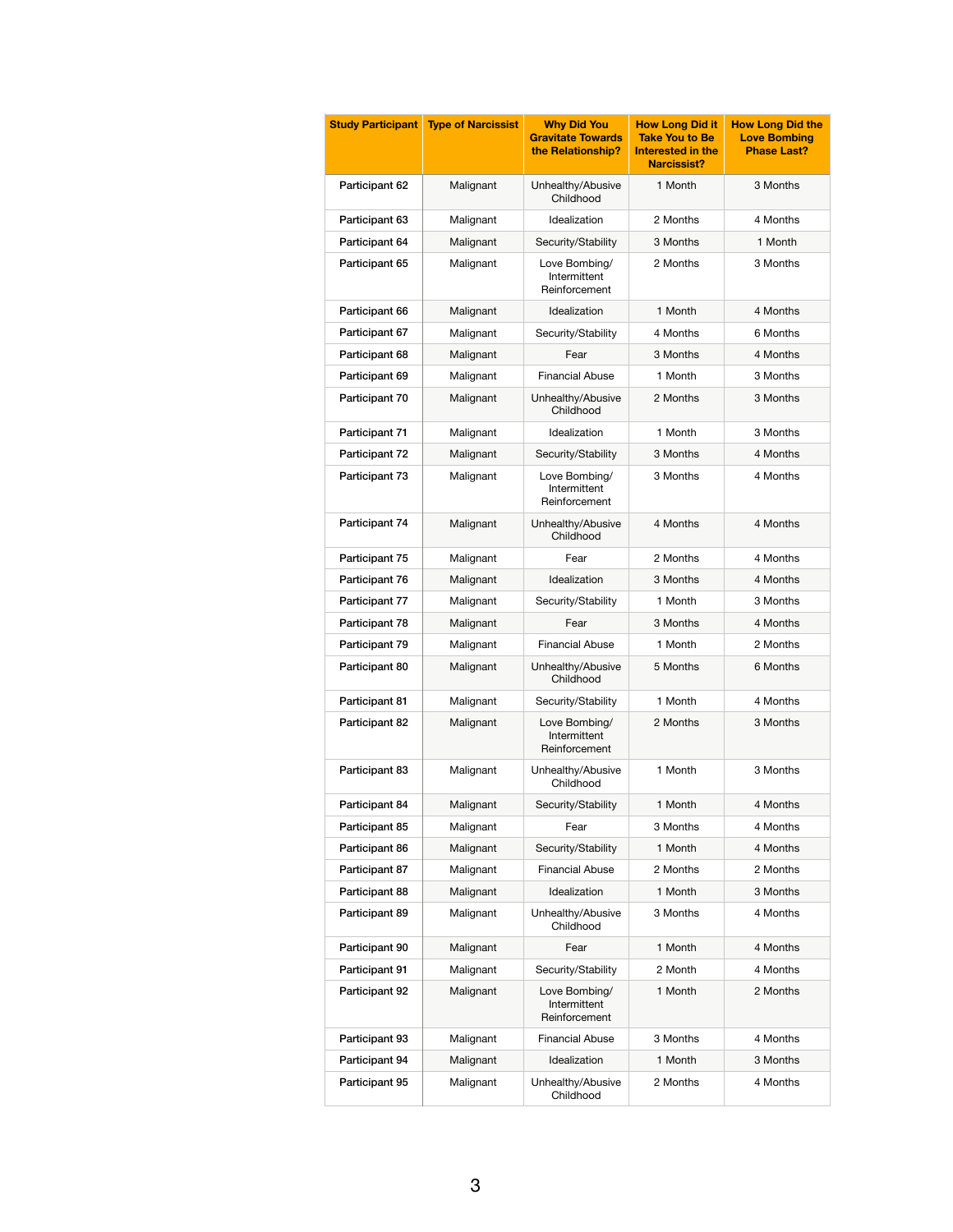| <b>Study Participant</b> | <b>Type of Narcissist</b> | <b>Why Did You</b><br><b>Gravitate Towards</b><br>the Relationship? | <b>How Long Did it</b><br><b>Take You to Be</b><br><b>Interested in the</b><br><b>Narcissist?</b> | <b>How Long Did the</b><br><b>Love Bombing</b><br><b>Phase Last?</b> |
|--------------------------|---------------------------|---------------------------------------------------------------------|---------------------------------------------------------------------------------------------------|----------------------------------------------------------------------|
| Participant 96           | Malignant                 | Security/Stability                                                  | 1 Month                                                                                           | 1 Month                                                              |
| Participant 97           | Malignant                 | Fear                                                                | 1 Month                                                                                           | 1 Month                                                              |
| Participant 98           | Malignant                 | <b>Financial Abuse</b>                                              | 2 Months                                                                                          | 3 Months                                                             |
| Participant 99           | Malignant                 | <b>Financial Abuse</b>                                              | 2 Months                                                                                          | 4 Months                                                             |
| Participant 100          | Malignant                 | Security/Stability                                                  | 6 Months                                                                                          | 8 Months                                                             |
| Participant 101          | Malignant                 | Love Bombing/<br>Intermittent<br>Reinforcement                      | 2 Months                                                                                          | 4 Months                                                             |
| Participant 102          | Malignant                 | Security/Stability                                                  | 1 Month                                                                                           | 3 Months                                                             |
| Participant 103          | Malignant                 | Unhealthy/Abusive<br>Childhood                                      | 3 Months                                                                                          | 4 Months                                                             |
| Participant 104          | Malignant                 | Idealization                                                        | 1 Month                                                                                           | 3 Months                                                             |
| Participant 105          | Malignant                 | Idealization                                                        | 3 Months                                                                                          | 3 Months                                                             |
| Participant 106          | Malignant                 | Security/Stability                                                  | 1 Month                                                                                           | 3 Months                                                             |
| Participant 107          | Malignant                 | Love Bombing/<br>Intermittent<br>Reinforcement                      | 3 Months                                                                                          | 4 Months                                                             |
| Participant 108          | Malignant                 | <b>Financial Abuse</b>                                              | 2 Months                                                                                          | 4 Months                                                             |
| Participant 109          | Malignant                 | Unhealthy/Abusive<br>Childhood                                      | 1 Month                                                                                           | 2 Months                                                             |
| Participant 110          | Malignant                 | Idealization                                                        | 3 Months                                                                                          | 4 Months                                                             |
| Participant 111          | Malignant                 | Idealization                                                        | 1 Month                                                                                           | 3 Months                                                             |
| Participant 112          | Malignant                 | <b>Financial Abuse</b>                                              | 2 Months                                                                                          | 4 Months                                                             |
| Participant 113          | <b>Communal</b>           | Rumination                                                          | 3 Months                                                                                          | 5 Months                                                             |
| Participant 114          | Communal                  | Low Self-Esteem                                                     | 4 Months                                                                                          | 6 Months                                                             |
| Participant 115          | Communal                  | Idealization                                                        | 6 Months                                                                                          | 8 Months                                                             |
| Participant 116          | Communal                  | Idealization                                                        | 3 Months                                                                                          | 4 Months                                                             |
| Participant 117          | Communal                  | Rumination                                                          | 2 Months                                                                                          | 3 Months                                                             |
| Participant 118          | Communal                  | Low Self-Esteem                                                     | 4 Months                                                                                          | 6 Months                                                             |
| Participant 119          | Communal                  | Idealization                                                        | 1 Month                                                                                           | 5 Months                                                             |
| Participant 120          | Communal                  | Rumination                                                          | 6 Months                                                                                          | 8 Months                                                             |
| Participant 121          | Communal                  | Unhealthy/Abusive<br>Childhood                                      | 1 Month                                                                                           | 4 Months                                                             |
| Participant 122          | Communal                  | Low Self-Esteem                                                     | 2 Months                                                                                          | 4 Months                                                             |
| Participant 123          | Communal                  | Idealization                                                        | 3 Months                                                                                          | 9 Months                                                             |
| Participant 124          | Communal                  | Rumination                                                          | 4 Months                                                                                          | 5 Months                                                             |
| Participant 125          | Communal                  | Low Self-Esteem                                                     | 6 Months                                                                                          | 8 Months                                                             |
| Participant 126          | Communal                  | Low Self-Esteem                                                     | 5 Months                                                                                          | 6 Months                                                             |
| Participant 127          | Communal                  | Idealization                                                        | 3 Months                                                                                          | 6 Months                                                             |
| Participant 128          | Communal                  | Low Self-Esteem                                                     | 3 Months                                                                                          | 3 Months                                                             |
| Participant 129          | Communal                  | Idealization                                                        | 4 Months                                                                                          | 5 Months                                                             |
| Participant 130          | Communal                  | Idealization                                                        | 1 Month                                                                                           | 4 Months                                                             |
| Participant 131          | Communal                  | Low Self-Esteem                                                     | 3 Months                                                                                          | 6 Months                                                             |
| Participant 132          | Communal                  | Rumination                                                          | 6 Months                                                                                          | 13 Months                                                            |
| Participant 133          | Communal                  | Idealization                                                        | 4 Months                                                                                          | 4 Months                                                             |
| Participant 134          | Communal                  | Low Self-Esteem                                                     | 4 Months                                                                                          | 7 Months                                                             |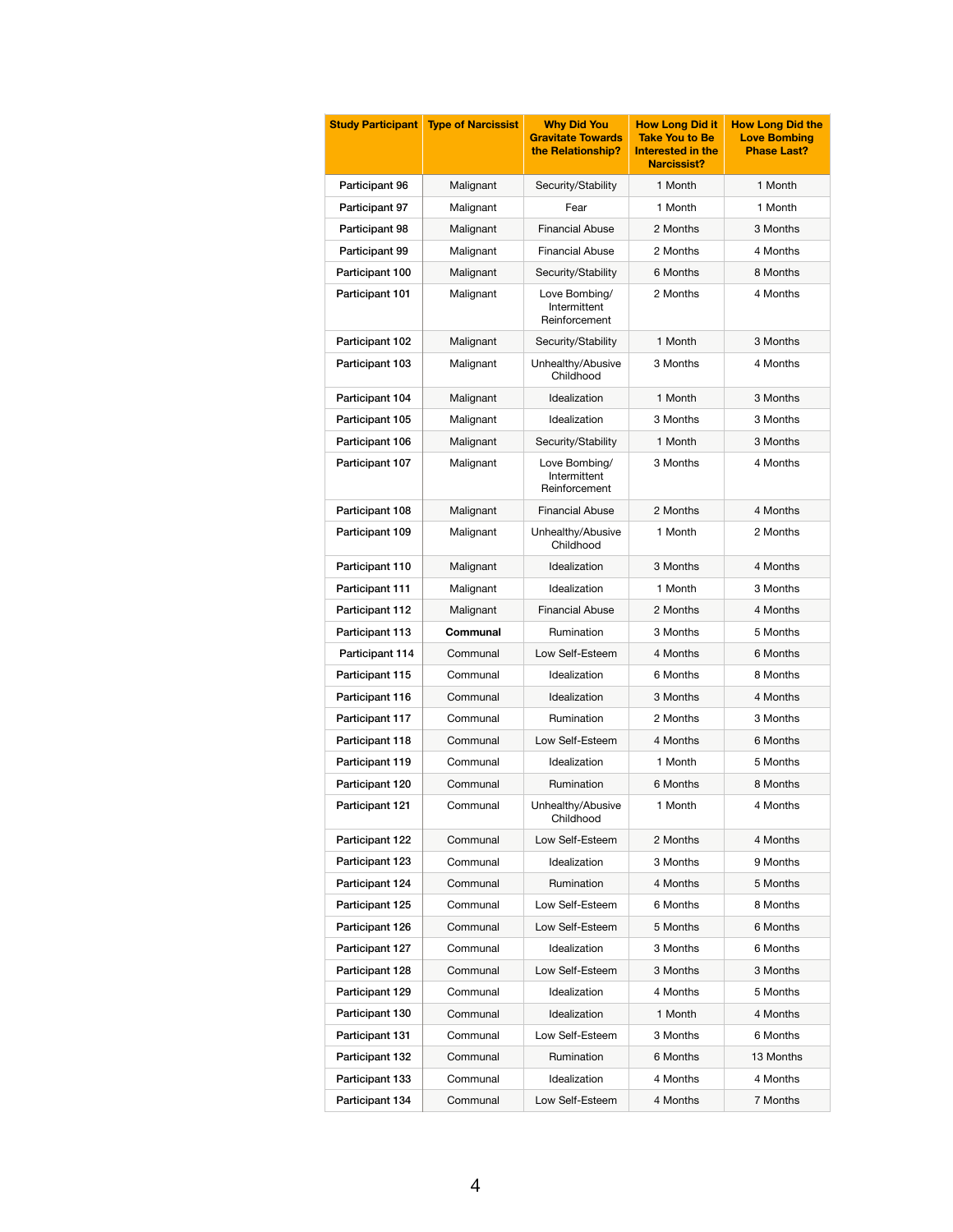| <b>Study Participant</b> | <b>Type of Narcissist</b> | <b>Why Did You</b><br><b>Gravitate Towards</b><br>the Relationship? | <b>How Long Did it</b><br><b>Take You to Be</b><br><b>Interested in the</b><br><b>Narcissist?</b> | <b>How Long Did the</b><br><b>Love Bombing</b><br><b>Phase Last?</b> |
|--------------------------|---------------------------|---------------------------------------------------------------------|---------------------------------------------------------------------------------------------------|----------------------------------------------------------------------|
| Participant 135          | Communal                  | Low Self-Esteem                                                     | 1 Month                                                                                           | 5 Months                                                             |
| Participant 136          | Communal                  | Idealization                                                        | 3 Months                                                                                          | 4 Months                                                             |
| Participant 137          | Communal                  | Rumination                                                          | 2 Months                                                                                          | 3 Months                                                             |
| Participant 138          | Communal                  | Unhealthy/Abusive<br>Childhood                                      | 2 Months                                                                                          | 6 Months                                                             |
| Participant 139          | Communal                  | Rumination                                                          | 6 Months                                                                                          | 10 Months                                                            |
| Participant 140          | Communal                  | Low Self-Esteem                                                     | 12 Months                                                                                         | 11 Months                                                            |
| Participant 141          | Communal                  | Idealization                                                        | 3 Months                                                                                          | 4 Months                                                             |
| Participant 142          | Communal                  | Low Self-Esteem                                                     | 4 Months                                                                                          | 6 Months                                                             |
| Participant 143          | Communal                  | Idealization                                                        | 1 Month                                                                                           | 5 Months                                                             |
| Participant 144          | Communal                  | Rumination                                                          | 6 Months                                                                                          | 7 Months                                                             |
| Participant 145          | Communal                  | Low Self-Esteem                                                     | 3 Months                                                                                          | 4 Months                                                             |
| Participant 146          | Communal                  | Idealization                                                        | 4 Months                                                                                          | 7 Months                                                             |
| Participant 147          | Communal                  | Idealization                                                        | 3 Months                                                                                          | 5 Months                                                             |
| Participant 148          | Communal                  | Idealization                                                        | 6 Months                                                                                          | 9 Months                                                             |
| Participant 149          | Communal                  | Idealization                                                        | 1 Month                                                                                           | 6 Months                                                             |
| Participant 150          | Communal                  | Rumination                                                          | 4 Months                                                                                          | 6 Months                                                             |
| Participant 151          | Communal                  | Unhealthy/Abusive<br>Childhood                                      | 3 Months                                                                                          | 5 Months                                                             |
| Participant 152          | Communal                  | Idealization                                                        | 6 Months                                                                                          | 7 Months                                                             |
| Participant 153          | Communal                  | Low Self-Esteem                                                     | 4 Months                                                                                          | 6 Months                                                             |
| Participant 154          | Communal                  | Rumination                                                          | 6 Months                                                                                          | 10 Months                                                            |
| Participant 155          | Communal                  | Idealization                                                        | 8 Months                                                                                          | 9 Months                                                             |
| Participant 156          | Communal                  | Low Self-Esteem                                                     | 3 Months                                                                                          | 4 Months                                                             |
| Participant 157          | Communal                  | Unhealthy/Abusive<br>Childhood                                      | 2 Months                                                                                          | 7 Months                                                             |
| Participant 158          | Communal                  | Idealization                                                        | 3 Months                                                                                          | 8 Months                                                             |
| Participant 159          | Communal                  | Idealization                                                        | 1 Month                                                                                           | 5 Months                                                             |
| Participant 160          | Communal                  | Low Self-Esteem                                                     | 3 Months                                                                                          | 6 Months                                                             |
| Participant 161          | Communal                  | Rumination                                                          | 3 Months                                                                                          | 4 Months                                                             |
| Participant 162          | Communal                  | Rumination                                                          | 5 Months                                                                                          | 7 Months                                                             |
| Participant 163          | Communal                  | Idealization                                                        | 6 Months                                                                                          | 8 Months                                                             |
| Participant 164          | Communal                  | Low Self-Esteem                                                     | 4 Months                                                                                          | 6 Months                                                             |
| Participant 165          | <b>Covert</b>             | Overly Empathic/<br>Rescuer                                         | 1 Month                                                                                           | 6 Months                                                             |
| Participant 166          | Covert                    | Idealization                                                        | 2 Months                                                                                          | 6 Months                                                             |
| Participant 167          | Covert                    | Overly Empathic/<br>Rescuer                                         | 3 Months                                                                                          | 7 Months                                                             |
| Participant 168          | Covert                    | Unhealthy/Abusive<br>Childhood                                      | 1 Month                                                                                           | 5 Months                                                             |
| Participant 169          | Covert                    | Idealization                                                        | 2 Months                                                                                          | 6 Months                                                             |
| Participant 170          | Covert                    | Overly Empathic/<br>Rescuer                                         | 3 Months                                                                                          | 8 Months                                                             |
| Participant 171          | Covert                    | Rumination                                                          | 1 Month                                                                                           | 5 Months                                                             |
| Participant 172          | Covert                    | Idealization                                                        | 3 Months                                                                                          | 5 Months                                                             |
| Participant 173          | Covert                    | Rumination                                                          | 2 Months                                                                                          | 7 Months                                                             |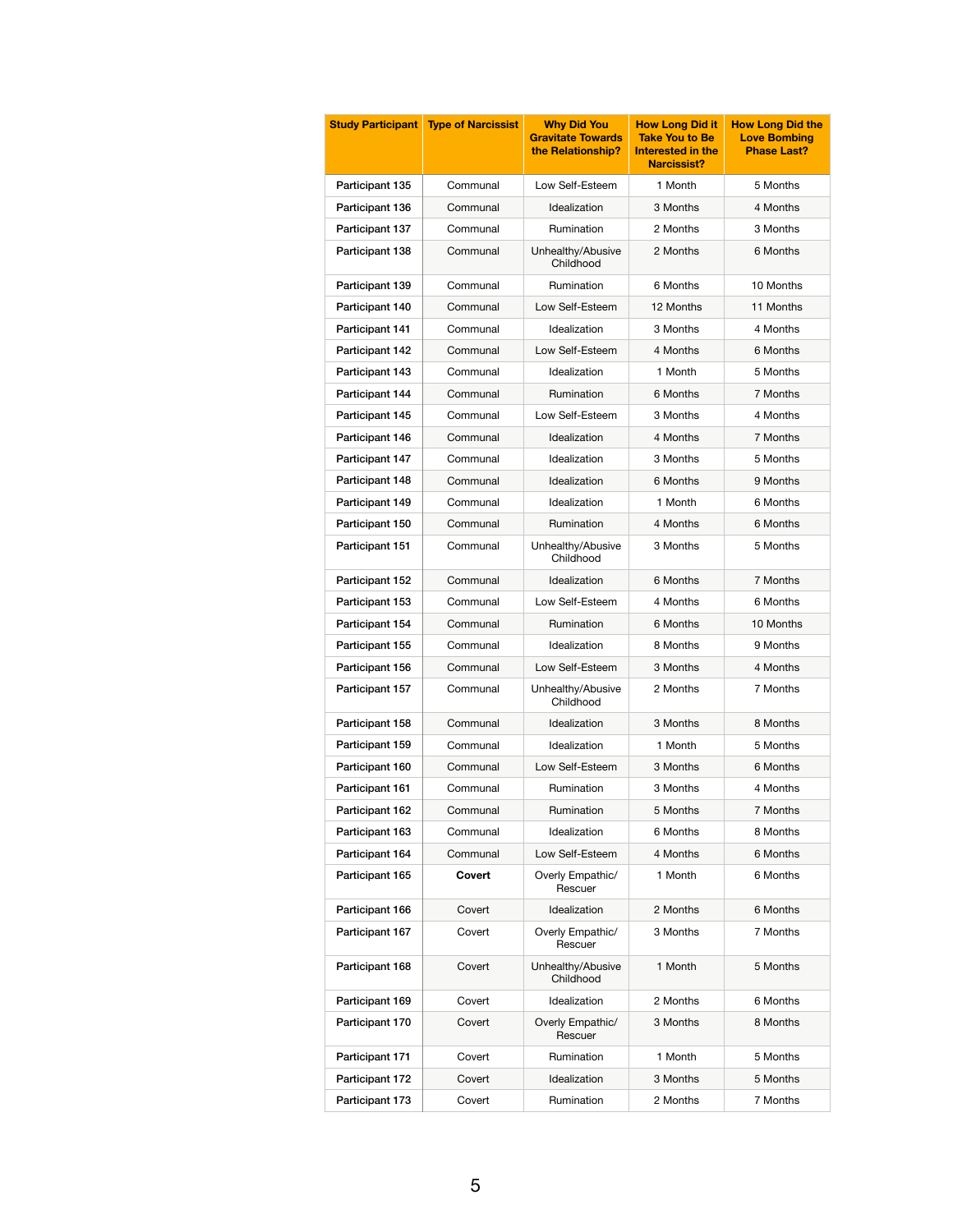| <b>Study Participant</b> | <b>Type of Narcissist</b> | <b>Why Did You</b><br><b>Gravitate Towards</b><br>the Relationship? | <b>How Long Did it</b><br><b>Take You to Be</b><br>Interested in the<br><b>Narcissist?</b> | <b>How Long Did the</b><br><b>Love Bombing</b><br><b>Phase Last?</b> |
|--------------------------|---------------------------|---------------------------------------------------------------------|--------------------------------------------------------------------------------------------|----------------------------------------------------------------------|
| Participant 174          | Covert                    | Overly Empathic/<br>Rescuer                                         | 3 Months                                                                                   | 6 Months                                                             |
| Participant 175          | Covert                    | Unhealthy/Abusive<br>Childhood                                      | 2 Months                                                                                   | 5 Months                                                             |
| Participant 176          | Covert                    | Overly Empathic/<br>Rescuer                                         | 1 Month                                                                                    | 7 Months                                                             |
| Participant 177          | Covert                    | Idealization                                                        | 2 Months                                                                                   | 6 Months                                                             |
| Participant 178          | Covert                    | Love Bombing/<br>Intermittent<br>Reinforcement                      | 3 Months                                                                                   | 5 Months                                                             |
| Participant 179          | Covert                    | Overly Empathic/<br>Rescuer                                         | 2 Months                                                                                   | 5 Months                                                             |
| Participant 180          | Covert                    | Rumination                                                          | 1 Month                                                                                    | 5 Months                                                             |
| Participant 181          | Covert                    | Idealization                                                        | 2 Months                                                                                   | 7 Months                                                             |
| Participant 182          | Covert                    | Love Bombing/<br>Intermittent<br>Reinforcement                      | 3 Months                                                                                   | 5 Months                                                             |
| Participant 183          | Covert                    | Rumination                                                          | 1 Month                                                                                    | 5 Months                                                             |
| Participant 184          | Covert                    | Overly Empathic/<br>Rescuer                                         | 3 Months                                                                                   | 6 Months                                                             |
| Participant 185          | Covert                    | Unhealthy/Abusive<br>Childhood                                      | 1 Month                                                                                    | 9 Months                                                             |
| Participant 186          | Covert                    | Idealization                                                        | 1 Month                                                                                    | 5 Months                                                             |
| Participant 187          | Covert                    | Overly Empathic/<br>Rescuer                                         | 2 Months                                                                                   | 7 Months                                                             |
| Participant 188          | Covert                    | Overly Empathic/<br>Rescuer                                         | 3 Months                                                                                   | 5 Months                                                             |
| Participant 189          | Covert                    | Unhealthy/Abusive<br>Childhood                                      | 2 Months                                                                                   | 6 Months                                                             |
| Participant 190          | Covert                    | Idealization                                                        | 1 Month                                                                                    | 5 Months                                                             |
| Participant 191          | Covert                    | Overly Empathic/<br>Rescuer                                         | 2 Months                                                                                   | 5 Months                                                             |
| Participant 192          | Covert                    | Idealization                                                        | 3 Months                                                                                   | 8 Months                                                             |
| Participant 192          | Covert                    | Rumination                                                          | 1 Month                                                                                    | 4 Months                                                             |
| Participant 194          | Covert                    | Unhealthy/Abusive<br>Childhood                                      | 2 Months                                                                                   | 6 Months                                                             |
| Participant 195          | Covert                    | Idealization                                                        | 3 Months                                                                                   | 7 Months                                                             |
| Participant 196          | Covert                    | Overly Empathic/<br>Rescuer                                         | 1 Month                                                                                    | 5 Months                                                             |
| Participant 197          | Covert                    | Love Bombing/<br>Intermittent<br>Reinforcement                      | 2 Months                                                                                   | 5 Months                                                             |
| Participant 198          | Covert                    | Idealization                                                        | 3 Months                                                                                   | 6 Months                                                             |
| Participant 199          | Covert                    | Rumination                                                          | 3 Months                                                                                   | 5 Months                                                             |
| Participant 200          | Covert                    | Love Bombing/<br>Intermittent<br>Reinforcement                      | 1 Month                                                                                    | 5 Months                                                             |
| Participant 201          | Covert                    | Overly Empathic/<br>Rescuer                                         | 1 Month                                                                                    | 7 Months                                                             |
| Participant 202          | Covert                    | Idealization                                                        | 2 Months                                                                                   | 6 Months                                                             |
| Participant 203          | Covert                    | Overly Empathic/<br>Rescuer                                         | 1 Month                                                                                    | 5 Months                                                             |